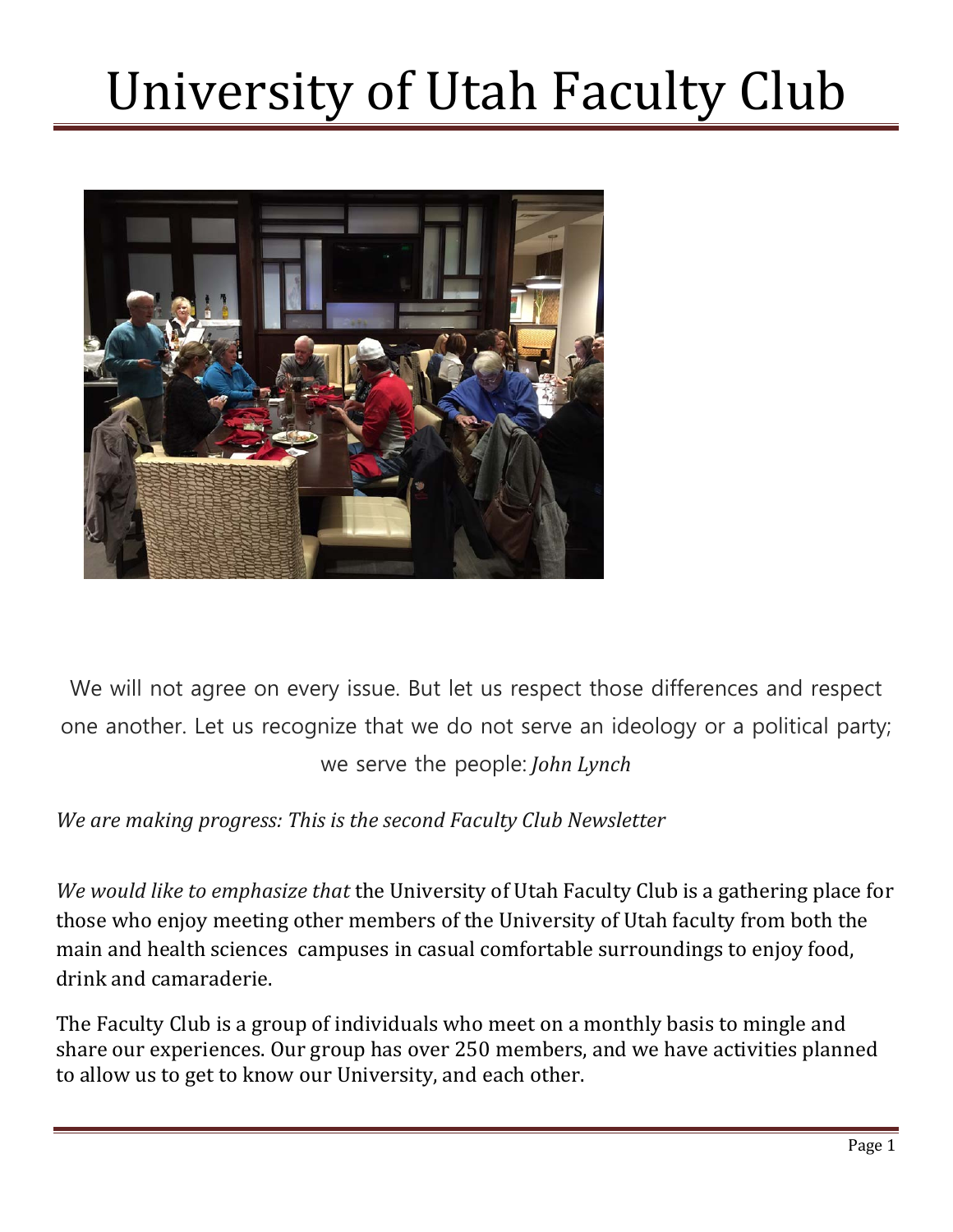# University of Utah Faculty Club

#### **Recent Events**

First social of the Academic year:  $-$  September  $11<sup>th</sup>$ We played croquet and the winners took home valuable prizes (bottles of wine and beer) We catered a Tailgating Party with street tacos and crantinis. Free shuttle bus transported

October 2015:

members to and from the Utes Football game.

We played a rousing game of Pictionary with winners taking home prizes (tickets to chamber music society concerts) We hosted Tropical Buffet dinner with margaritas

November 6, 2015

The menu included delicious barbequed chicken, salad, baked beans and apple pie, with red and white wine. Whistling Rufus String Band entertained us.